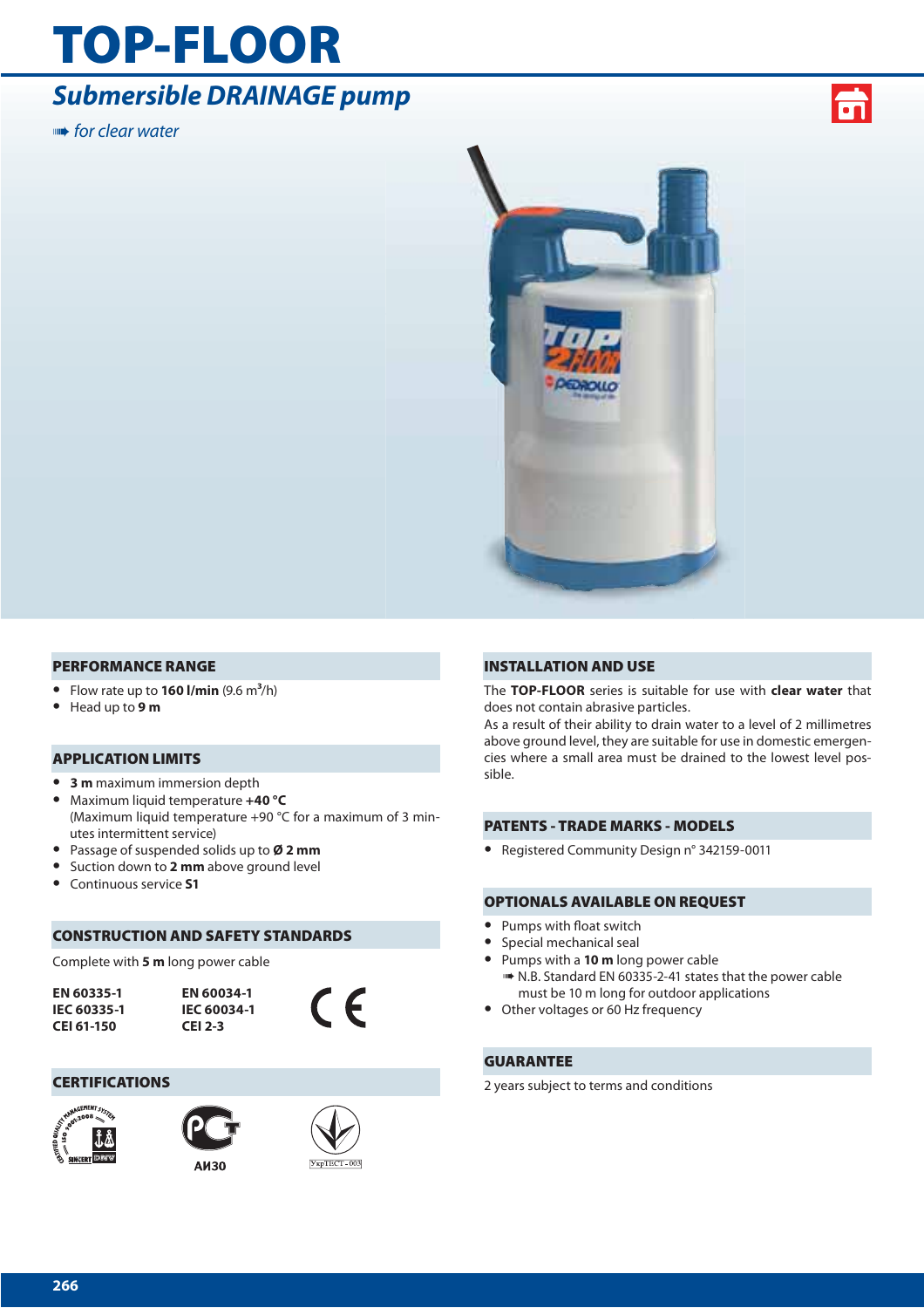



| <b>MODEL</b>      | <b>POWER</b> |      | m <sup>3</sup> /h | .∠ | 2.4 | 3.6 | 4.8 | 6.0 | 7.2 | 8.4 | 9.6 |
|-------------------|--------------|------|-------------------|----|-----|-----|-----|-----|-----|-----|-----|
| Single-phase      | kW           | НP   | /min              | 20 | 40  | 60  | 80  | 100 | 120 | 140 | 160 |
| <b>TOP1-FLOOR</b> | 0.25         | 0.33 |                   |    |     |     |     | ∼   |     |     |     |
| <b>TOP2-FLOOR</b> | 0.37         | 0.50 | $H$ metres        |    |     |     |     |     |     |     |     |

**Q** = Flow rate **H** = Total manometric head Tolerance of characteristic curves in compliance with EN ISO 9906 App. A.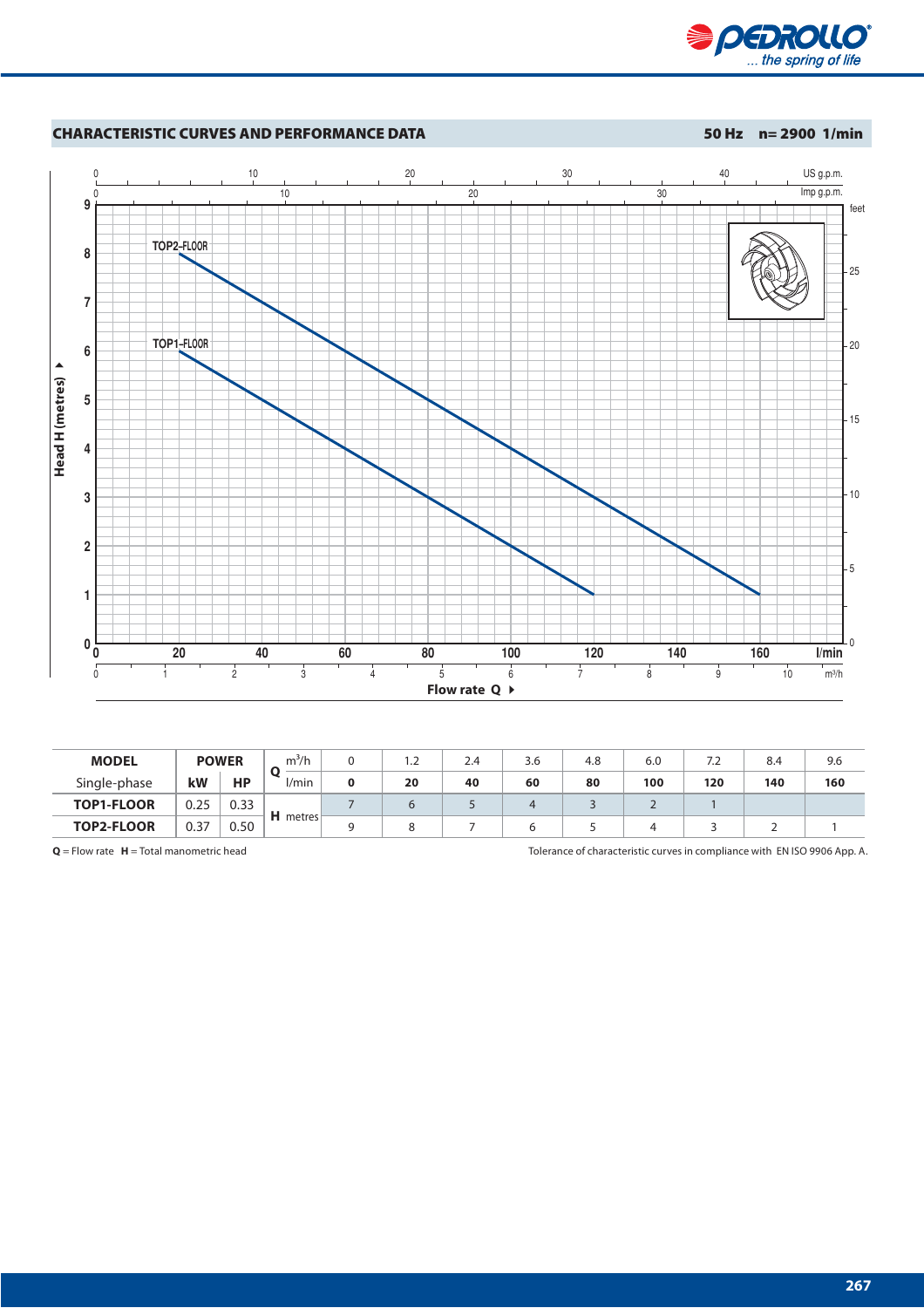# **[TOP-FLOOR](#page--1-0)**

|                | <b>POS. COMPONENT</b>     |                 |                                               | <b>CONSTRUCTION CHARACTERISTICS</b> |            |  |  |  |
|----------------|---------------------------|-----------------|-----------------------------------------------|-------------------------------------|------------|--|--|--|
| 1              | <b>PUMP BODY</b>          |                 | Technopolymer                                 |                                     |            |  |  |  |
| $\mathbf{2}$   | <b>SUCTION FILTER</b>     |                 | Technopolymer                                 |                                     |            |  |  |  |
| 3              | <b>SUCTION PLATE</b>      |                 | Stainless steel AISI 304                      |                                     |            |  |  |  |
| 4              | <b>DIFFUSER</b>           |                 | Technopolymer                                 |                                     |            |  |  |  |
| 5.             | <b>IMPELLER</b>           |                 | Noryl GFN2V                                   |                                     |            |  |  |  |
| 6              | <b>MOTOR CASING</b>       |                 |                                               | Stainless steel AISI 304            |            |  |  |  |
| $\overline{7}$ | <b>MOTOR CASING PLATE</b> |                 | <b>Stainless steel AISI 304</b>               |                                     |            |  |  |  |
| 8              | <b>MOTOR SHAFT</b>        |                 |                                               | Stainless steel EN 10088-3 - 1.4104 |            |  |  |  |
| 9              |                           |                 | <b>SHAFT WITH DOUBLE SEAL AND OIL CHAMBER</b> |                                     |            |  |  |  |
|                | Seal                      | <b>Shaft</b>    |                                               | <b>Materials</b>                    |            |  |  |  |
|                | <b>Model</b>              | <b>Diameter</b> | Stationary ring                               | Rotational ring                     | Elastomer  |  |  |  |
|                | <b>AR-12R</b>             | $Ø$ 12 mm       | Ceramic                                       | Graphite                            | <b>NBR</b> |  |  |  |
| 10             | <b>LIP SEAL</b>           |                 | $\emptyset$ 12 x $\emptyset$ 19 x H 5 mm      |                                     |            |  |  |  |

**11 BEARINGS 6201 ZZ / 6201 ZZ**

### **12 CAPACITOR**

| Pump              | <b>Capacitance</b> |                   |  |  |  |
|-------------------|--------------------|-------------------|--|--|--|
| Single-phase      | (230 V or 240 V)   | (110 V)           |  |  |  |
| <b>TOP1-FLOOR</b> | 6.3 $\mu$ F 450 VL | 16 $\mu$ F 250 VL |  |  |  |
| <b>TOP2-FLOOR</b> | 10 $\mu$ F 450 VL  | 16 µF 250 VL      |  |  |  |

## **13 ELECTRIC MOTOR**

- Single-phase 230 V 50 Hz
- with thermal overload protector built-in to the winding
- Insulation: F class
- Protection: IP 68

## **14 HANDLE ASSEMBLY** (resin sealed)

Complete with **5 metre** long "H07 RN-F" power cable with Schuko plug

### **15 HOSE CONNECTOR WITH UNION**

**Ø 25 mm** hose connection for TOP1 - FLOOR **Ø 35 mm** for TOP2 - FLOOR